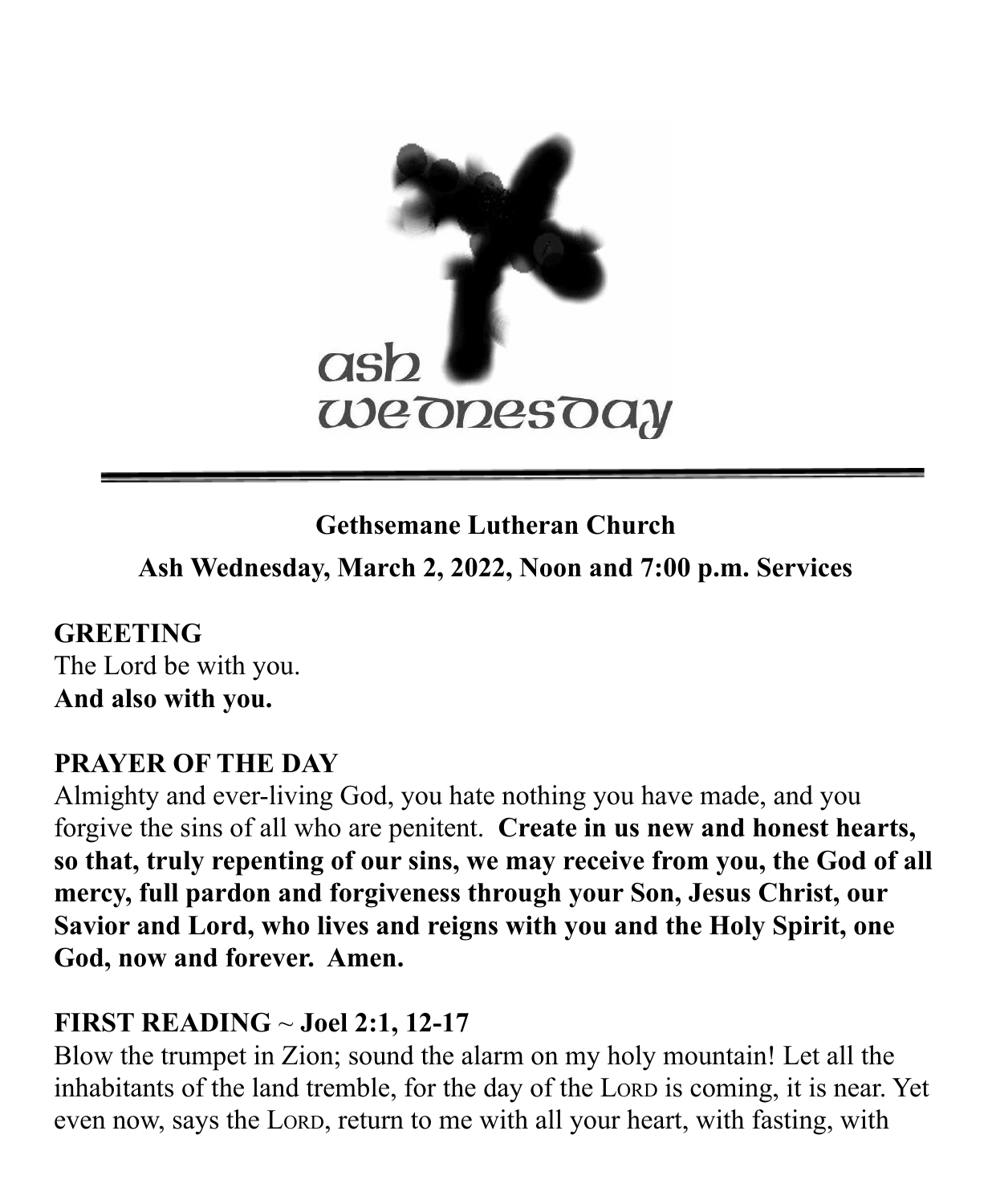weeping, and with mourning;<sup>13</sup> rend your hearts and not your clothing. Return to the LORD, your God, for he is gracious and merciful, slow to anger, and abounding in steadfast love, and relents from punishing.<sup>14</sup>Who knows whether he will not turn and relent, and leave a blessing behind him, a grain offering and a drink offering for the LORD, your God?<sup>15</sup>Blow the trumpet in Zion; sanctify a fast; call a solemn assembly;<sup>16</sup>gather the people. Sanctify the congregation; assemble the aged; gather the children, even infants at the breast. Let the bridegroom leave his room, and the bride her canopy. <sup>17</sup>Between the vestibule and the altar let the priests, the ministers of the LORD, weep. Let them say, "Spare your people, O LORD, and do not make your heritage a mockery, a byword among the nations. Why should it be said among the peoples, 'Where is their God?"

The Word of the Lord. **Thanks be to God.**

### **PSALM** ~ **PSALM 51**

<sup>1</sup>Have mercy on me, O God, according to your steadfast love; in your great compassion blot out my offenses.

**<sup>2</sup>Wash me through and through from my wickedness, and cleanse me from my sin.**

<sup>3</sup>For I know my offenses,

and my sin is ever before me.

**<sup>4</sup>Against you only have I sinned and done what is evil in your sight; so you are justified when you speak and right in your judgment.**

5 Indeed, I was born steeped in wickedness,

a sinner from my mother's womb.

- **6 Indeed, you delight in truth deep within me, and would have me know wisdom deep within.**
- <sup>7</sup>Remove my sins with hyssop, and I shall be clean; wash me, and I shall be purer than snow.

**<sup>8</sup>Let me hear joy and gladness;**

**that the body you have broken may rejoice.**

<sup>9</sup>Hide your face from my sins,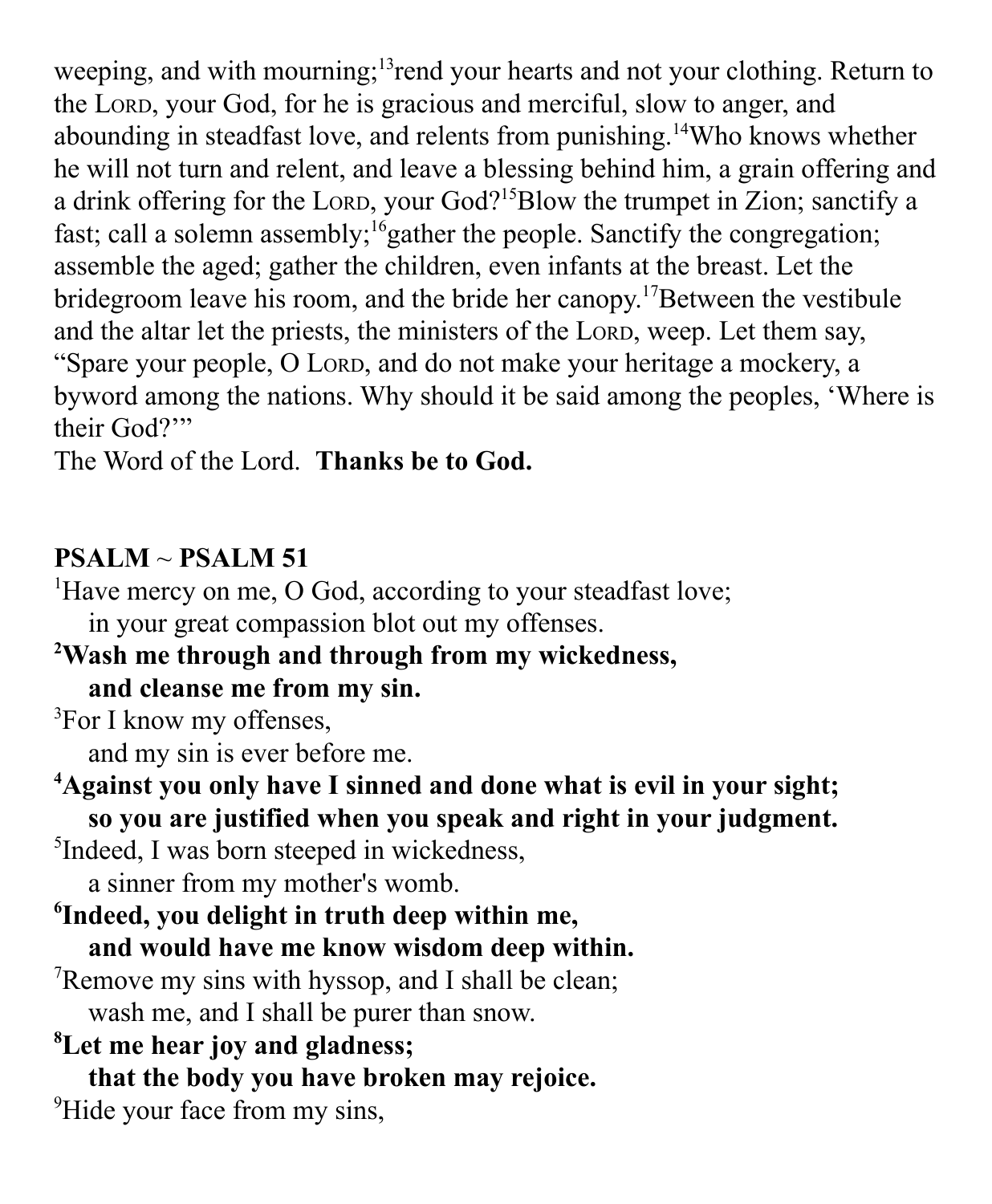and blot out all my wickedness.

- **<sup>10</sup>Create in me a clean heart, O God, and renew a right spirit within me.**
- $11$ Cast me not away from your presence, and take not your Holy Spirit from me.
- **<sup>12</sup>Restore to me the joy of your salvation and sustain me with your bountiful Spirit.**
- $13$ Let me teach your ways to offenders, and sinners shall be restored to you.
- **<sup>14</sup>Rescue me from bloodshed, O God of my salvation, and my tongue shall sing of your righteousness.**
- $15$ O Lord, open my lips, and my mouth shall declare your praise.
- **<sup>16</sup>For you take no delight in sacrifice, or I would give it. You are not pleased with burnt offering.**
- $17$ The sacrifice of God is a troubled spirit; a troubled and broken heart, O God, you will not despise.

# **SECOND READING - 2 Corinthians 5:20b--6:10**

 $20b$ We entreat you on behalf of Christ, be reconciled to God.  $21$ For our sake he made him to be sin who knew no sin, so that in him we might become the righteousness of God.

 $6:1$ As we work together with him, we urge you also not to accept the grace of God in vain. <sup>2</sup>For he says,

"At an acceptable time I have listened to you,

and on a day of salvation I have helped you."

See, now is the acceptable time; see, now is the day of salvation! <sup>3</sup>We are putting no obstacle in anyone's way, so that no fault may be found with our ministry, <sup>4</sup>but as servants of God we have commended ourselves in every way: through great endurance, in afflictions, hardships, calamities, <sup>5</sup>beatings, imprisonments, riots, labors, sleepless nights, hunger; <sup>6</sup>by purity, knowledge, patience, kindness, holiness of spirit, genuine love, 7 truthful speech, and the power of God; with the weapons of righteousness for the right hand and for the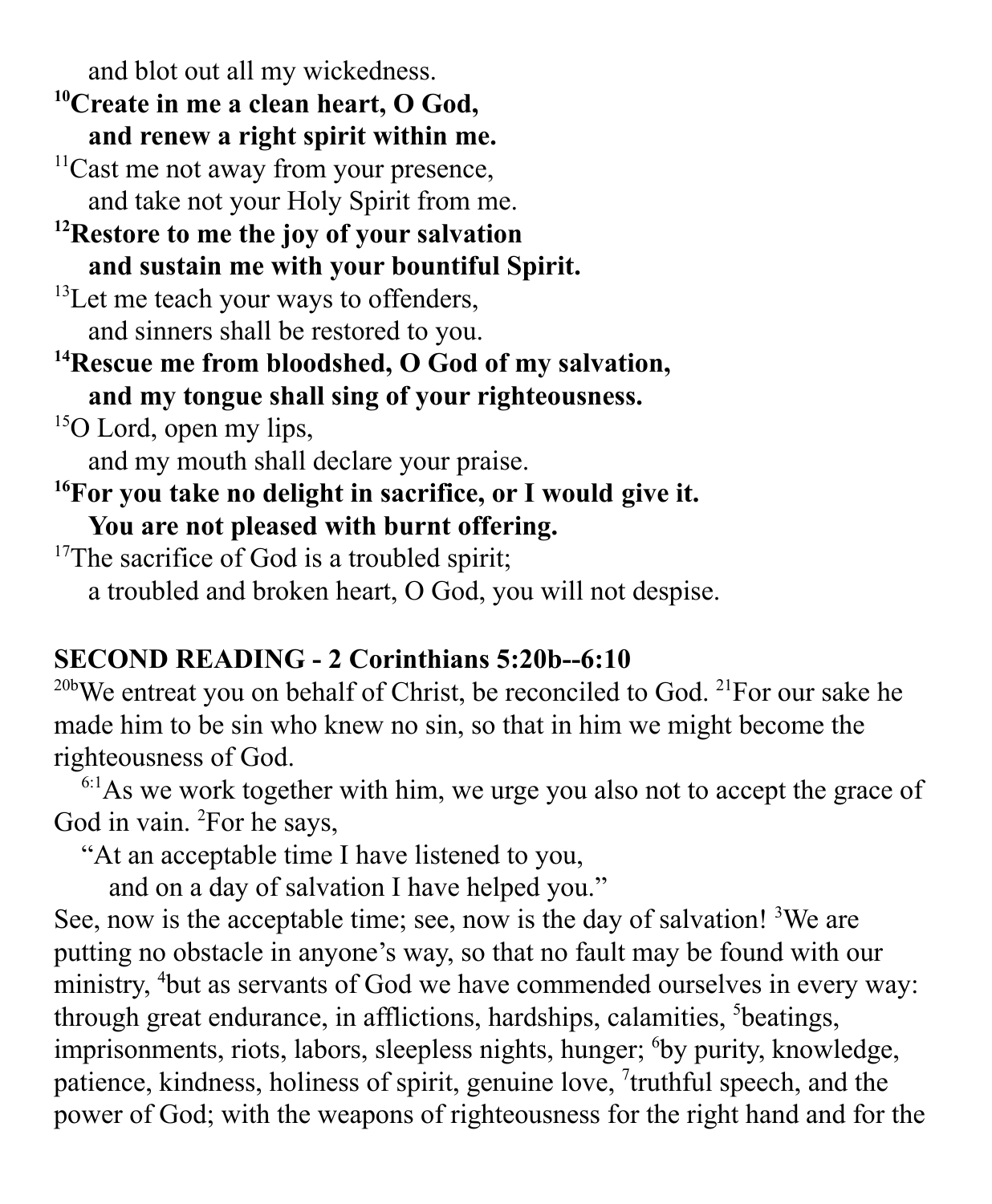left; <sup>8</sup>in honor and dishonor, in ill repute and good repute. We are treated as impostors, and yet are true; <sup>9</sup>as unknown, and yet are well known; as dying, and see—we are alive; as punished, and yet not killed; <sup>10</sup>as sorrowful, yet always rejoicing; as poor, yet making many rich; as having nothing, and yet possessing everything.





## **GOSPEL READING - Matthew 6:1-6, 16-21**

P: The Holy Gospel according to St. Matthew, the 6<sup>th</sup> Chapter.

### **C: Glory to you, O Lord.**

Beware of practicing your piety before others in order to be seen by them; for then you have no reward from your Father in heaven. <sup>2</sup>So whenever you give alms, do not sound a trumpet before you, as the hypocrites do in the synagogues and in the streets, so that they may be praised by others. Truly I tell you, they have received their reward. <sup>3</sup>But when you give alms, do not let your left hand know what your right hand is doing, <sup>4</sup>so that your alms may be done in secret; and your Father who sees in secret will reward you. <sup>5</sup>And whenever you pray, do not be like the hypocrites; for they love to stand and pray in the synagogues and at the street corners, so that they may be seen by others. Truly I tell you, they have received their reward. <sup>6</sup>But whenever you pray, go into your room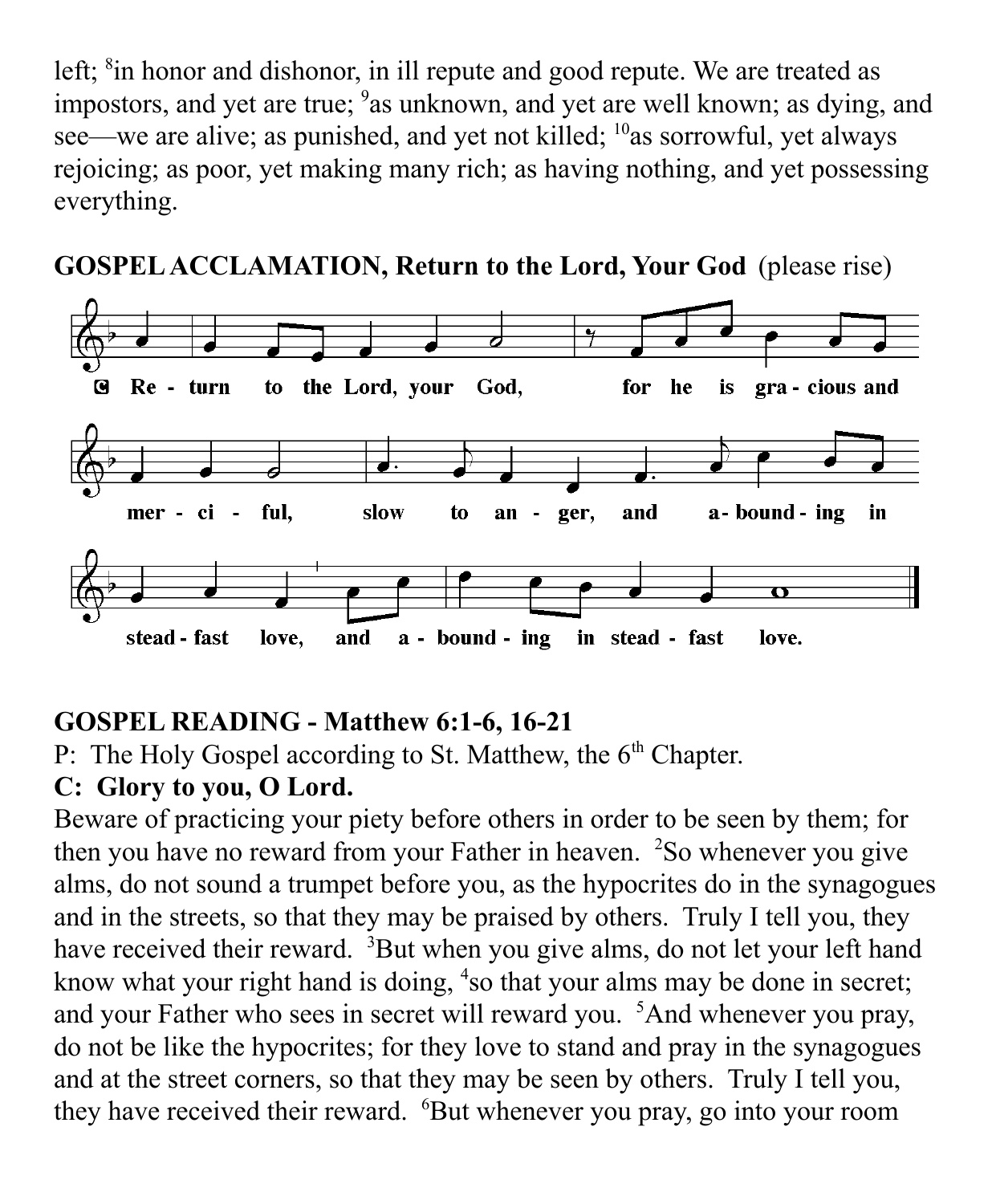and shut the door and pray to your Father who is in secret; and your Father who sees in secret will reward you. <sup>16</sup>And whenever you fast, do not look dismal, like the hypocrites, for they disfigure their faces so as to show others that they are fasting. Truly I tell you, they have received their reward. <sup>17</sup>But when you fast, put oil on your head and wash your face, <sup>18</sup> so that your fasting may be seen not by others but by your Father who is in secret; and your Father who sees in secret will reward you. <sup>19</sup>Do not store up for yourselves treasures on earth, where moth and rust consume and where thieves break in and steal; <sup>20</sup>but store up for yourselves treasures in heaven, where neither moth nor rust consumes and where thieves do not break in and steal.  $2^{1}$  For where your treasure is, there your heart will be also.

P: The gospel of the Lord.

**C: Praise to you, O Christ.**

### **SERMON**

### **SERMON HYMN, ELW 188 Create In Me a Clean Heart**

Create in me a clean heart, O God, and renew a right spirit within me. Cast me not away from your presence, and take not your Holy Spirit from me. Restore to me the joy of your salvation, and uphold me with your free Spirit.

### **INVITATION TO LENT**

Friends in Christ, today with the whole church we enter the time of remembering Jesus' passover from death to life, and our life in Christ is renewed.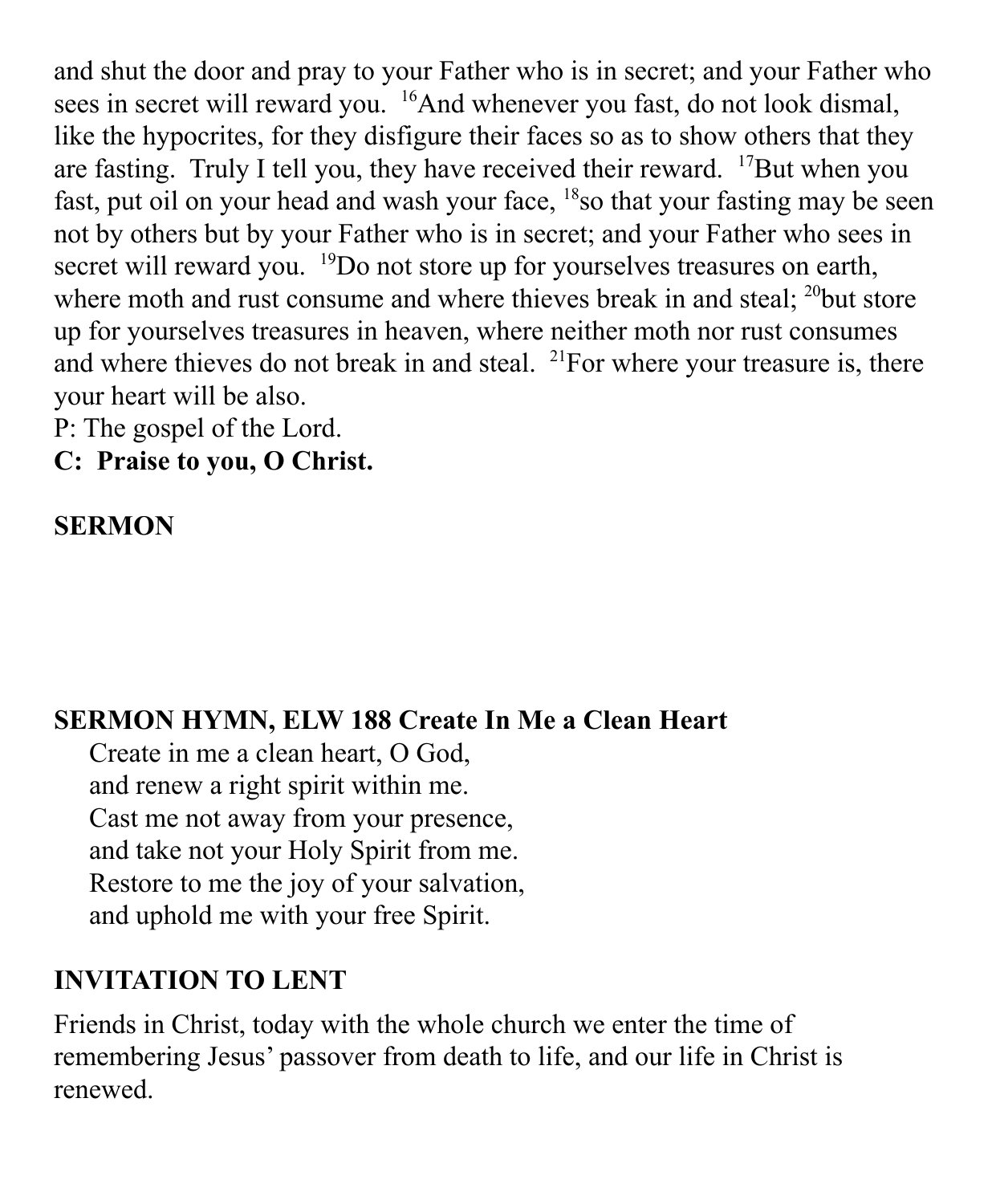We begin this holy season by acknowledging our need for repentance and for God's mercy. We are created to experience joy in communion with God, to love one another, and to live in harmony with creation. But our sinful rebellion separates us from God, our neighbors, and creation, so that we do not enjoy the life our creator intended.

As disciples of Jesus, we are called to a discipline that contends against evil and resists whatever leads us away from love of God and neighbor. I invite you, therefore, to the discipline of Lent—self-examination and repentance, prayer and fasting, sacrificial giving and works of love—strengthened by the gifts of word and sacrament. Let us continue our journey through these forty days to the great Three Days of Jesus' death and resurrection.

# **CONFESSION OF SIN**

P: Let us confess our sin in the presence of God and of one another.

Most holy and merciful God, **C: we confess to you and to one another, and before the whole company of heaven, that we have sinned by our fault, by our own fault, by our own most grievous fault, in thought, word, and deed, by what we have done and by what we have left undone.**

**C: We have not loved you with our whole heart, and mind, and strength. We have not loved our neighbors as ourselves. We have not forgiven others as we have been forgiven.** P: Have mercy on us, O God.

**We have shut our ears to your call to serve as Christ served us. We have not been true to the mind of Christ. We have grieved your Holy Spirit.** Have mercy on us, O God.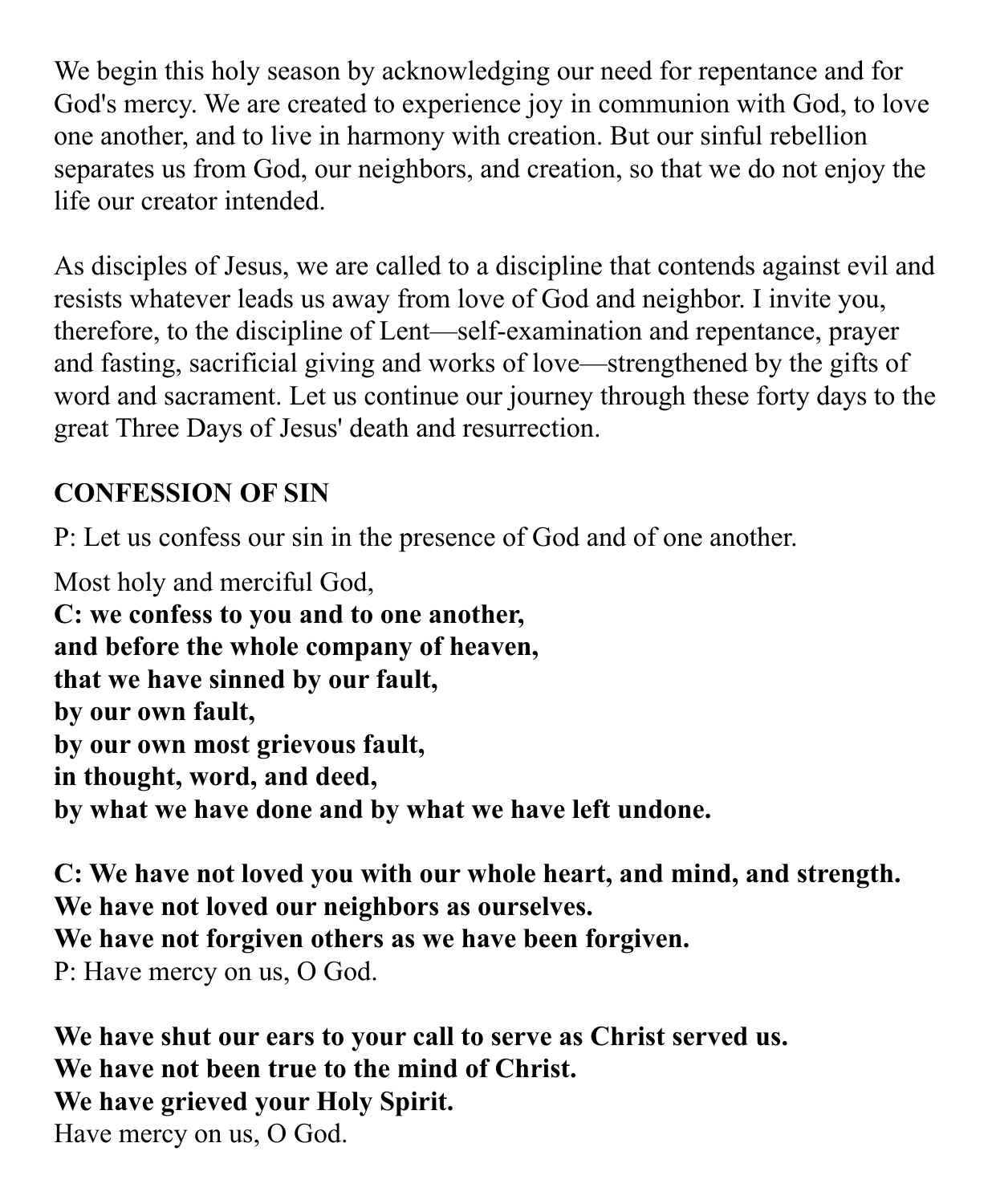**Our past unfaithfulness, the pride, envy, hypocrisy, and apathy that have infected our lives, we confess to you.** Have mercy on us, O God. **Our self-indulgent appetites and ways, and our exploitation of other people, we confess to you.** Have mercy on us, O God. **Our negligence in prayer and worship, and our failure to share the faith that is in us, we confess to you.** Have mercy on us, O God.

**Our neglect of human need and suffering, and our indifference to injustice and cruelty, we confess to you.** Have mercy on us, O God.

**Our false judgments, our uncharitable thoughts toward our neighbors, and our prejudice and contempt toward those who differ from us, we confess to you.**

Have mercy on us, O God.

**Our waste and pollution of your creation, and our lack of concern for those who come after us, we confess to you.**

Have mercy on us, O God.

**ALL: Restore us, O God, and let your anger depart from us. Hear us, O God, for your mercy is great.**

#### **HYMN, LBW 296 Just As I Am** *verses 1-3*

1 Just as I am, without one plea, but that thy blood was shed for me, and that thou bidd'st me come to thee, O Lamb of God, I come, I come.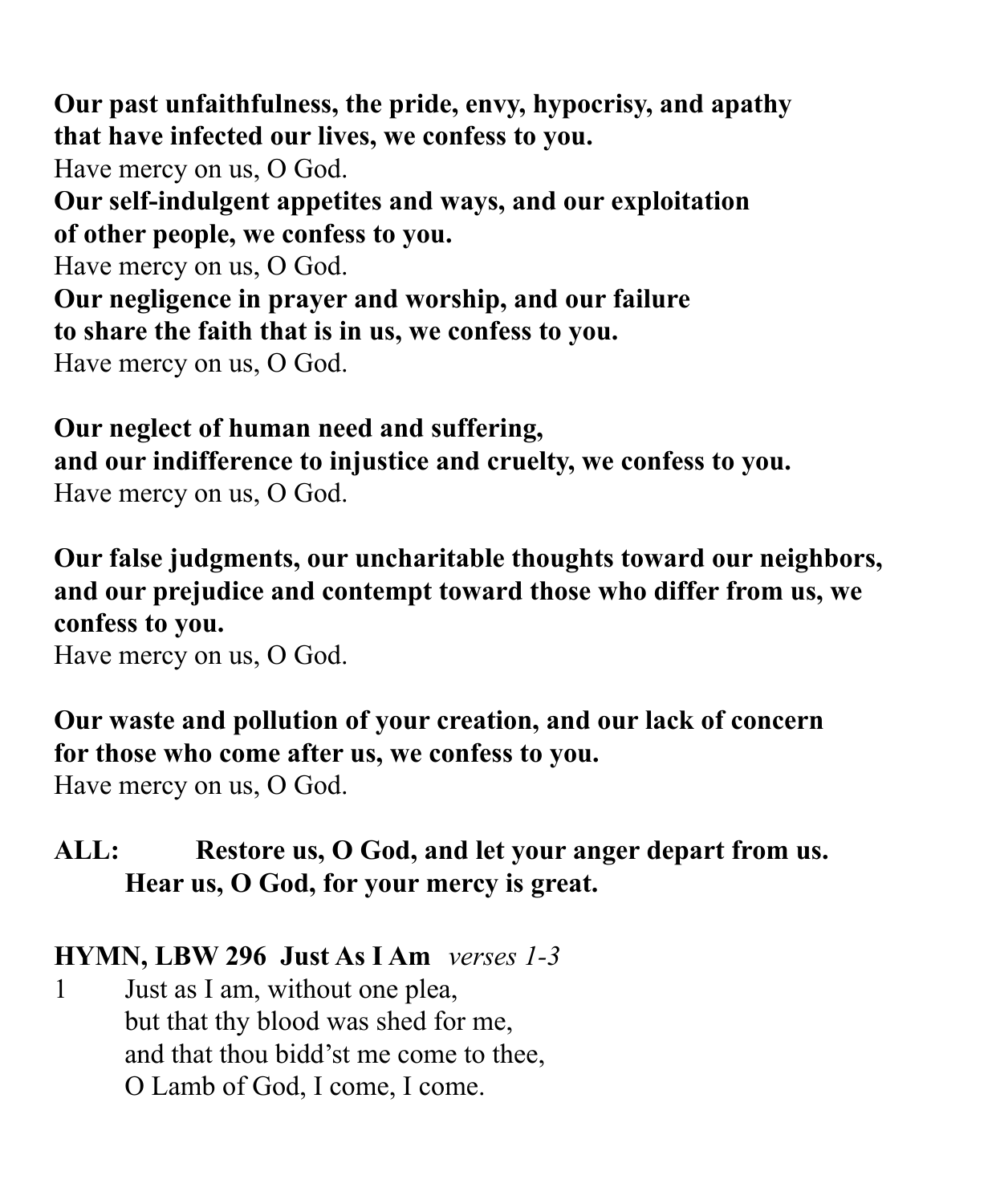- 2 Just as I am, and waiting not to rid my soul of one dark blot, to thee, whose blood can cleanse each spot, O Lamb of God, I come, I come.
- 3 Just as I am, though tossed about with many a conflict, many a doubt, fightings and fears within, without, O Lamb of God, I come, I come.

Text: Charlotte Elliott, 1789-1871

# **IMPOSITION OF ASHES**

*People may come forward to receive the ashes. Presiding lay minister marks the forehead of each person with a cross of ashes, saying:*

Remember that you are dust, and to dust you shall return.

*During this time, silence should be kept. After those who desire ashes have received them, the minister continues.*

Accomplish in us, O God, the work of your salvation,

**that we may show forth your glory in the world.**

By the cross and passion of your Son, our Savior,

## **bring us with all your saints to the joy of his resurrection.**

Merciful God, accompany our journey through these forty days. Renew us in the gift of baptism, that we may provide for those who are poor, pray for those in need, fast from self-indulgence, and above all that we may find our treasure in the life of your Son, Jesus Christ, our Savior and Lord, who lives and reigns with you and the Holy Spirit, one God, now and forever. **Amen.**

**THE LORD'S PRAYER Our Father, who art in heaven, hallowed be thy name,**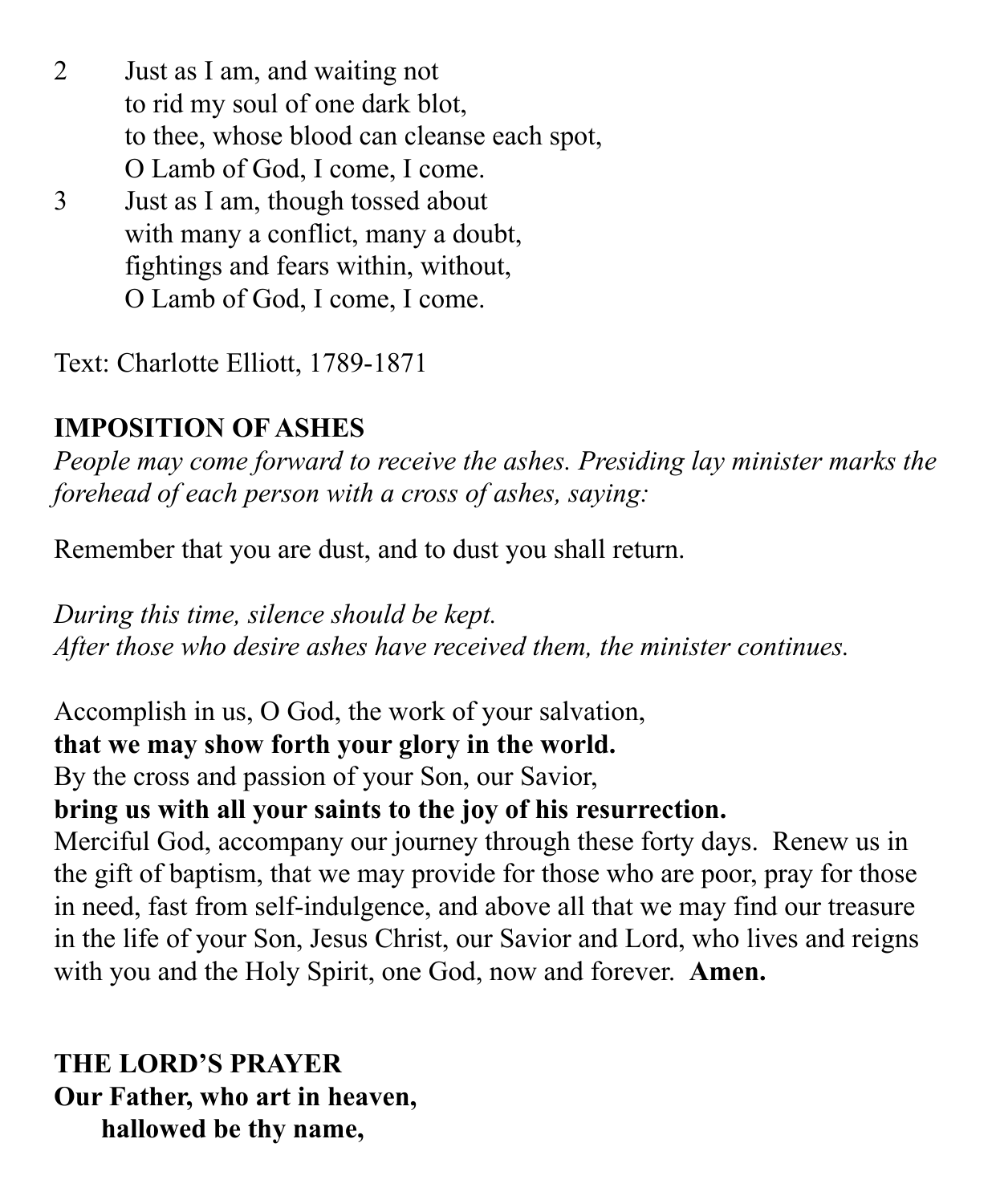**thy kingdom come, thy will be done, on earth as it is in heaven. Give us this day our daily bread; and forgive us our trespasses, as we forgive those who trespass against us; and lead us not into temptation, but deliver us from evil. For thine is the kingdom, and the power, and the glory, forever and ever. Amen.**

## **BLESSING**

P: Almighty God, Father, + Son, and Holy Spirit, bless you now and forever.

**C: Amen**.

## **SENDING HYMN, LBW 296 Just As I Am** *verses 4-6*

- 4 Just as I am, poor, wretched, blind; sight, riches, healing of the mind, yea, all I need in thee to find, O Lamb of God, I come, I come.
- 5 Just as I am, thou wilt receive, wilt welcome, pardon, cleanse, relieve; because thy promise I believe, O Lamb of God, I come, I come.
- 6 Just as I am; thy love unknown has broken ev'ry barrier down; now to be thine, yea, thine alone, O Lamb of God, I come, I come.